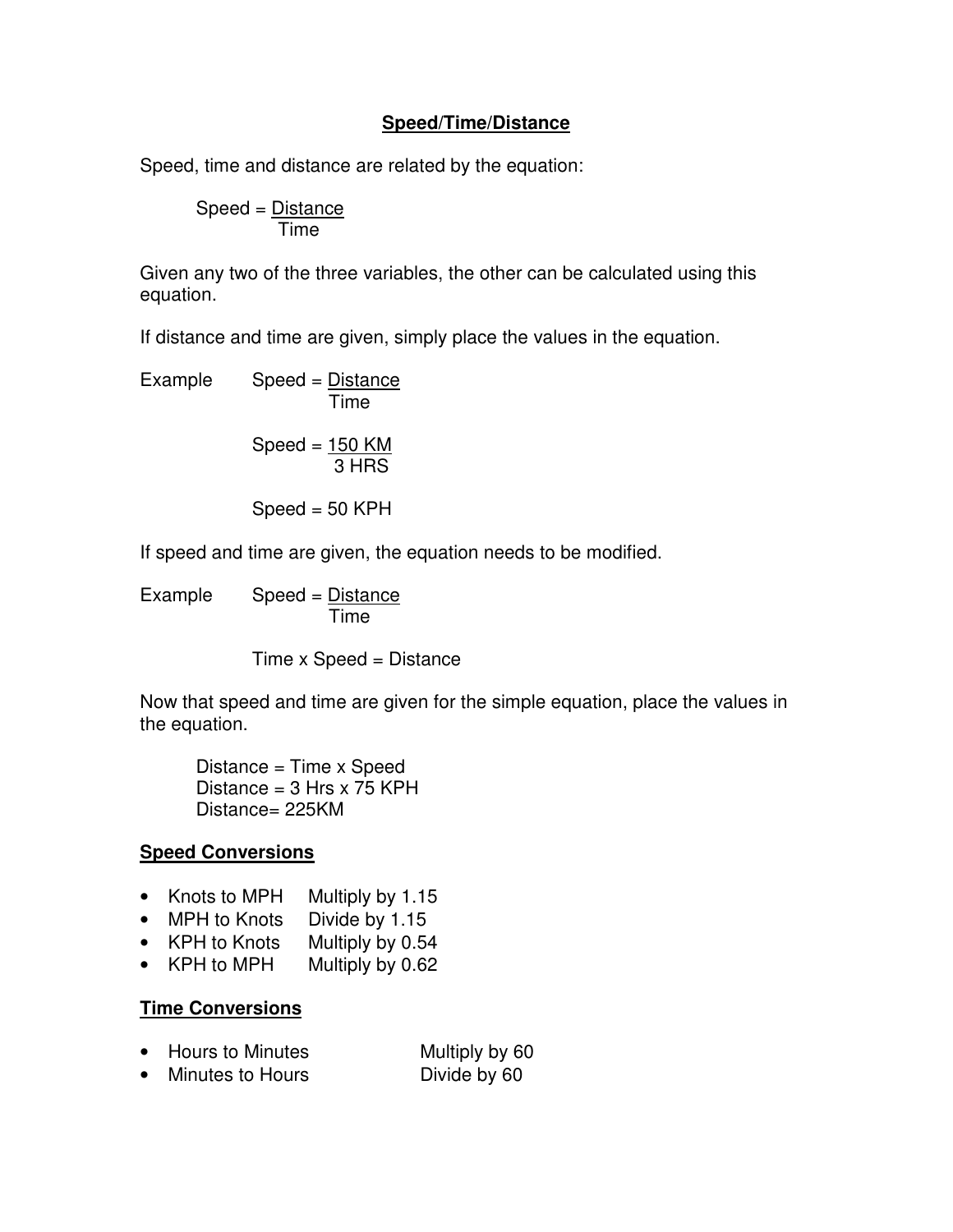# **The Appleyard Scale**

The outside ring is distance and velocity

The inside ring is time.

All calculations can be done without using the flight computer by using the following formula:

$$
V = \frac{D}{T}
$$
 V-velocity  
D-distance  
T-time

**Time scale** - The number 9 stands for 9 min, 90 min, 900 min, etc. You must use common sense to figure out which one applies. Notice on the time scale under the 9, 1:30 and 15:00h are also written. They stand for 90 min and 900 min respectively.

**Distance Scale** - Same as time scale in that the number 6 stands for 6, 60, 600, 6000 etc.

Once again common sense applies.

However the appleyard scale is a simple quick method to convert.

The Appleyard Scale is the same for the CR-3 and E6-B Flight Computer. The CR-3 will be used to show conversions. However, as mentioned above the E6-B can be used as well.

# EXERCISE # 1

Find the missing element.

speed  $= 120$  mph  $distance = 170$  NM  $time = ?$ 

- If speed is given point arrow towards the speed. Remember that 12 is also 120 and 1200. Any multiple of 10.
- Second, follow the outside scale to 17 for 170 NM and read the inside scale.
- The inside scale will align with 85.
- This number could mean 8.5, 85 or 850.
- Use common sense to calculate correct answer.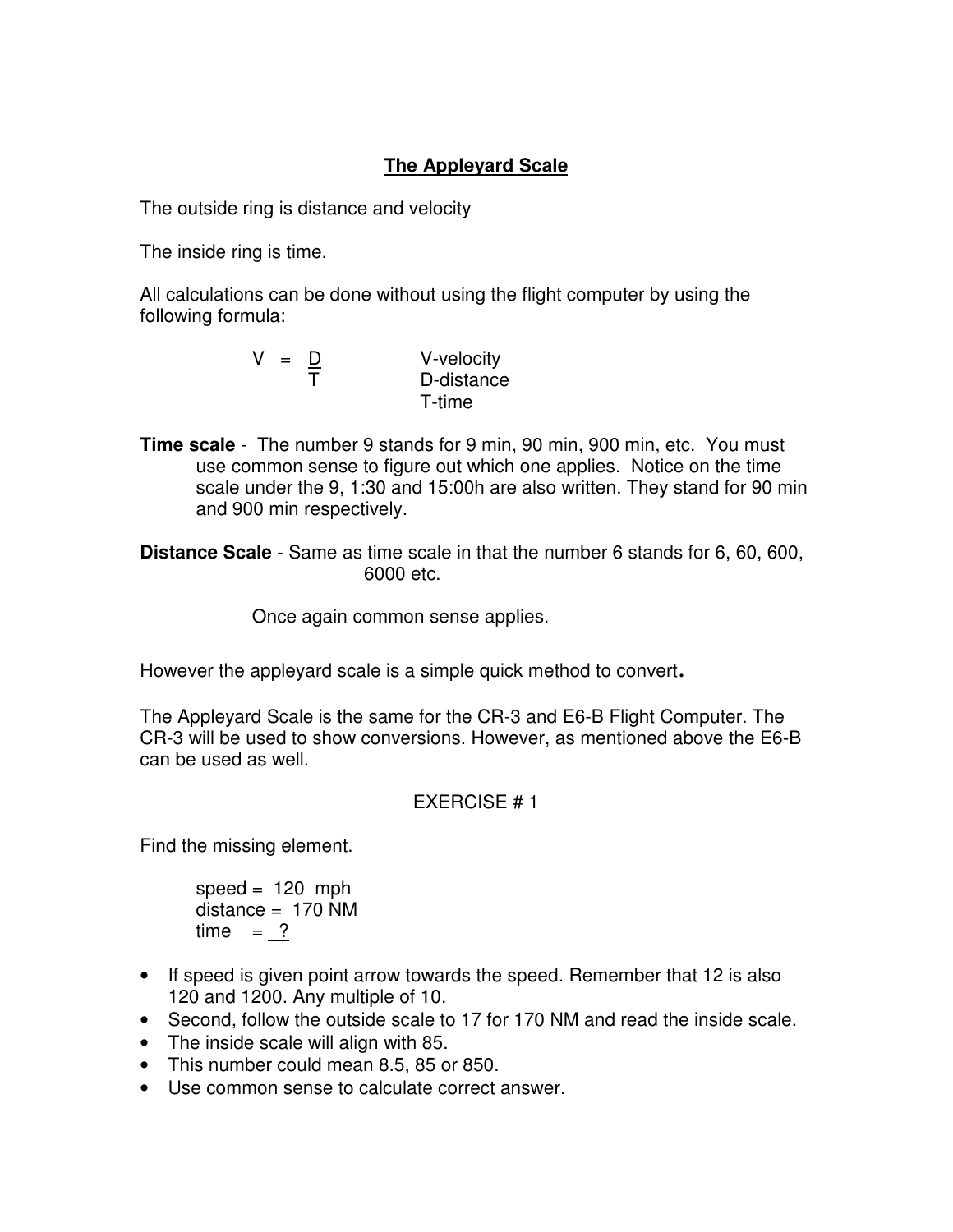• Flying at 120 knots or 120 nautical miles per hour for 170 NM means the aircraft will be airborne for 85 minutes or 1 hour and twenty-five minutes.

Lets try a few examples:

**Given** 

 $Speed = 210 MPH$  $Time = 40$  minutes Distance  $= ?$ 

Use flight computer to calculate.

 $Speed = 210 MPH$  $Time = 40$  minutes Distance = 140 Miles

Point arrow to 210. Read time on inside scale. View reading aligned with 40 min. Answer 140 miles.

Lets try a few examples:

**Given** 

 $Speed = ?$  $Time = 90$  minutes Distance  $= 120$  NM

Use the flight computer to calculate.

 $Speed = 80$  knots  $Time = 90$  minutes Distance  $= 120$  NM

Align 90 min to 120 NM. Read speed from pointing arrow. Answer 80 knots.

### Fuel

**Given** 

 $Fuel = 8 GPH$  $Time = 45$  minutes Consumption  $= ?$ 

- If fuel is given, point arrow towards fuel.
- Remember that 80 is also 800. Any multiple of 10.
- Second, follow the inside scale to 45 and read outside scale.
- The outside scale will align with 60.
- This number could mean 6, 60 or 600.